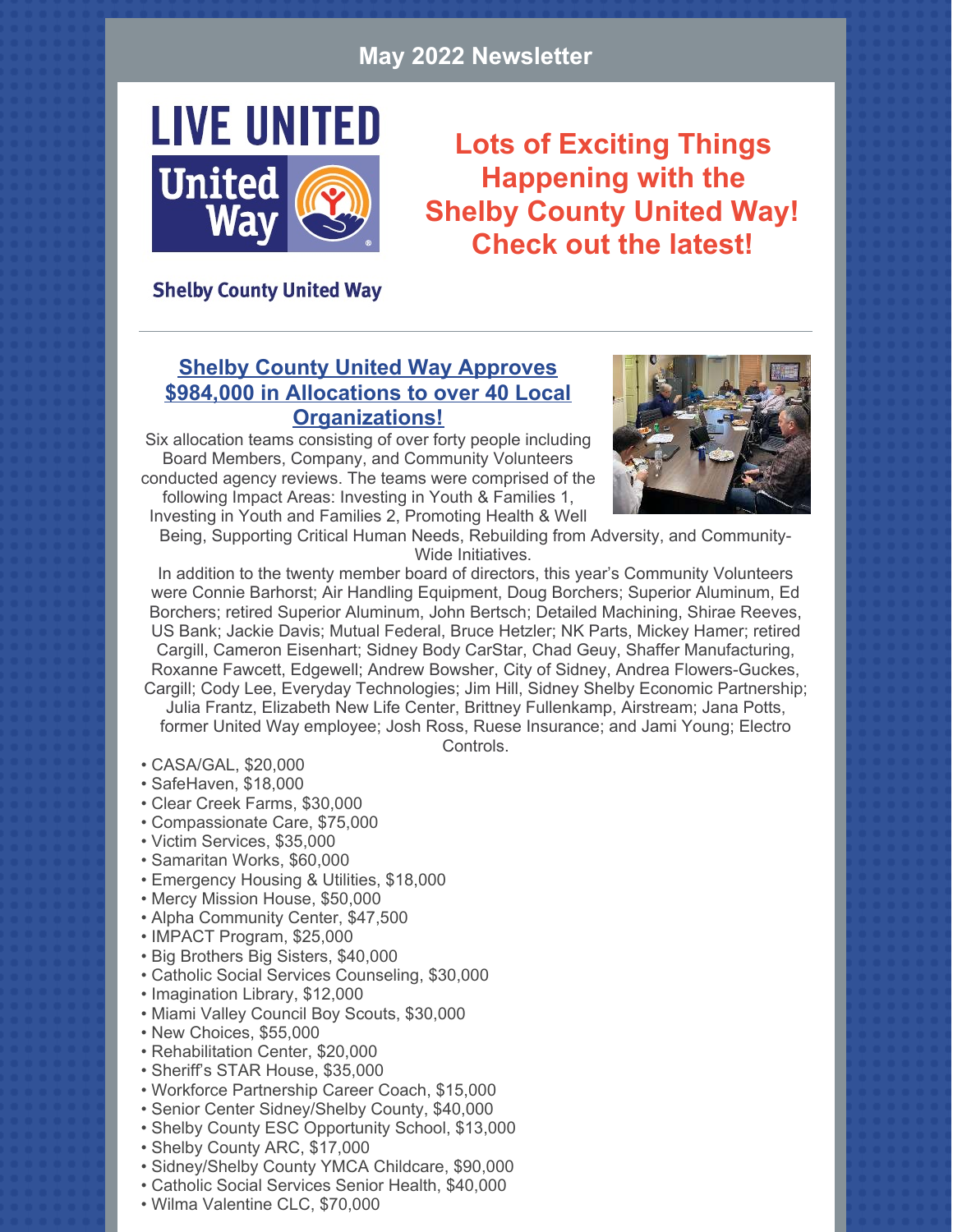- Agape Distribution, \$42,500
- 211, \$6,000
- Special Project Grant Pool, \$30,000
- Student United Way Grant Pool, \$10,000
- POWER Grant Pool, \$10,000
- For a total of \$984,000 in allocations

#### **Shelby County United Way Day of Action Projects Under Way**

**A Huge Thank You to the many community volunteers that are making this happen again this year!!!**



















#### **Community Partnerships**

Thank You to [Catholic Social Services of the Miami Valley](https://www.facebook.com/CSSMV/?__cft__%5B0%5D=AZUnVMnEdb7Nz-Xl3AX2402M2Pyq93y7zKWL8KkczeYOUKgFTrfd5ztlrh4a7KozZBb3LW0HHb12X5mg9Y_MNfrOQBrIXCYmsm3olusLCNGTGpGCx8ZQet5oa5ZZ9P1vc3lV-Ek4iYUfv6MsYvzKecz9PHroxy1e1R8Sq_JQdtRAWzlfWPNSGWmioDQj09oPJzQ&__tn__=kK-R) for awarding us with the Community Leadership Award. Our partnership with CSS expands decades with 1000s of clients impacted. Congratulations on 100 years and to the next 100.

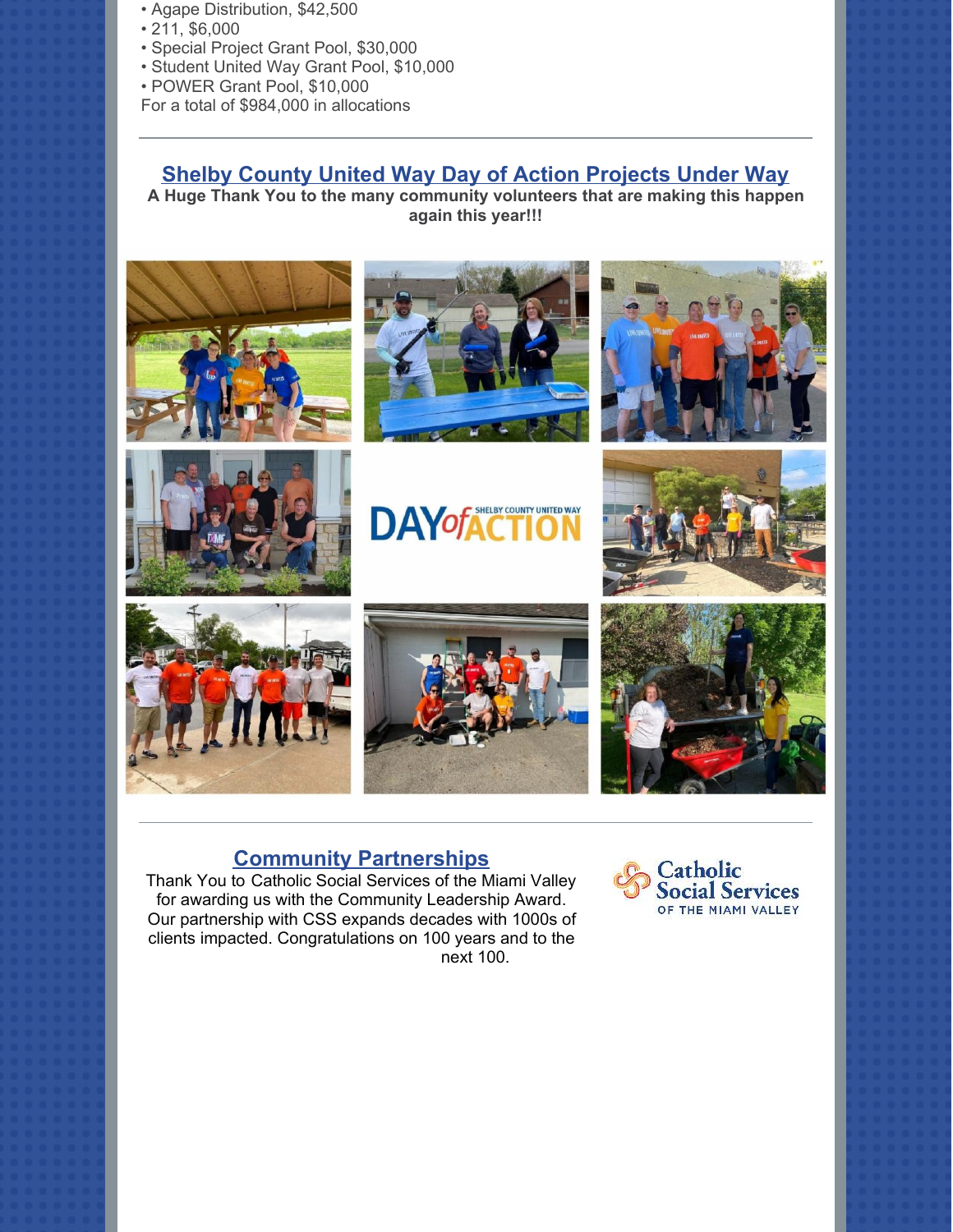

Did you know that the Shelby County United Way collaborated with Workforce Partnership of Shelby County to create the position of Career Coach? We couldn't be more pleased with this investment into the community that makes a big impact in



the lives of these students and local companies. Career Coach, Kelly Edwards, is changing students lives by helping make a positive path with this initiative. **[Click Here to see "A Step Toward Success" article to find out more.](https://www.sidneydailynews.com/news/221036/a-step-toward-success?fbclid=IwAR0cPdq1cNHBW7u5aNJH96oCgNBeUuN3fvvhb_sP-s5tXPisuBYiix5q8dk)**



#### **Volunteer Opportunities**

**Big Brothers/Big Sisters of Shelby & Darke County**- Youth are waiting to be matched with a mentor (937-492-7611)

**Shelby County CASA/GAL** is looking for volunteers to advocate for abused and neglected children (937- 498-7447)

**Compassionate Care of Shelby County** needs trained medical providers willing to volunteer and see patients (937-492-9400)

**FISH of Shelby County** is an all-volunteer thrift store looking for volunteers (937-492-1760) **Catholic Social Services of the Miami Valleyis in need of volunteers to serve seniors (937-498-4593) Job and Family Services of Shelby Countyare recruiting foster parents (937-497-2843)** 

**Alpha Community Center and Holy Angels Soup Kitchen** rely on volunteers to cook and prepare lunch meals (937-498-9758) and (937-498-0598)

**Agape Distribution Inc** uses volunteers daily to stock food on the shelves and unload product (937-498-4368)

**Salvation Army** is in need of volunteers for their Emergency Disaster Service(EDS) to help provide hydration services to the 1st responders (Samantha Lochard 937-492-8412, ext.15 )

**Mercy Mission House** Emergency Shelter needs volunteers 937-815-1777

#### [Click Here for MMH Volunteer Opportunities List](https://files.constantcontact.com/4a814c7e501/6909b815-8633-44d5-b5bb-0be6a369f729.pdf)

**POWER**-Shelby County United Way needs kindergarten tutors (Please contact Angie Ross, the volunteer coordinator at the Sidney BOE 937-497-2200)

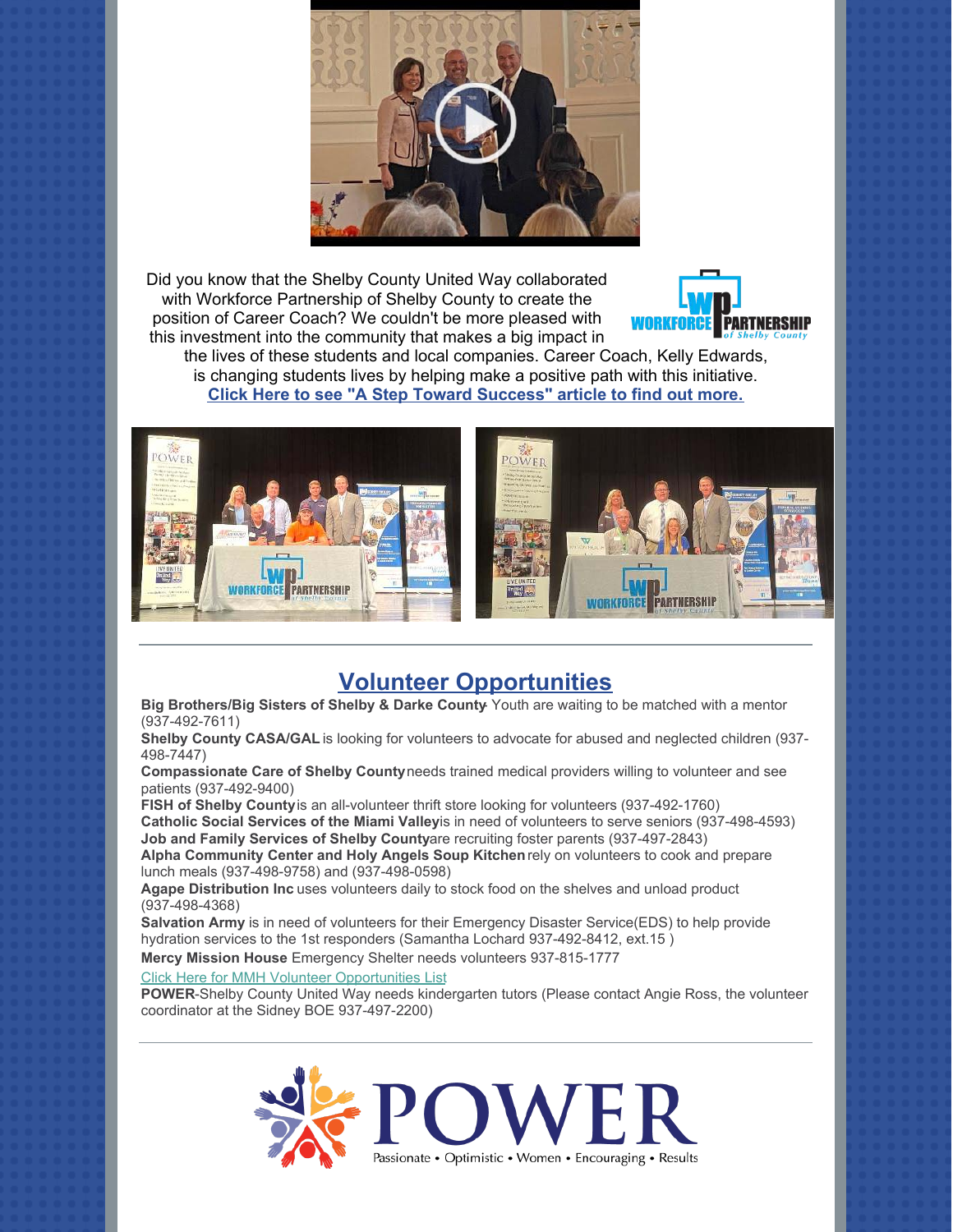# **UP TO \$30,000 IN GRANTS TO BE AWARDED!**

## **APPLICATIONS ARE AVAILABLE NOW!**

These annual grants of up to \$2,000 are earmarked for projects that provide programs or assistance to initiatives that benefit children and families in Shelby County, Ohio.

Check our website for more information, and contact Amy West at awest@shelbycountyunitedway.org

**APPLICATION DEADLINE IS: JUNE 30, 2022** 



**POWER Signature Fundraiser,** *POWER of the Purse Champagne Luncheon & Fashion Show***, was a huge success! We can't thank enough all the sponsors, raffle prize donors, models, champagne servers and the POWER Advisory Board for all their time and effort in making this happen. Thank you to all those that could attend and we can't wait to do this again next year! April 22, 2023!**





*POWER-ful Volunteers* **helped with "Reading Under the Lights" event. It was a FREE family-friendly, summer kick-off reading event in collaboration with the library. All students PK-4 received a bag filled with a blanket, flashlight, a book, and Summer Library Program Material. POWER was thanked for all their support in helping provide kindergarten tutors throughout the school year and for helping fund this event.**